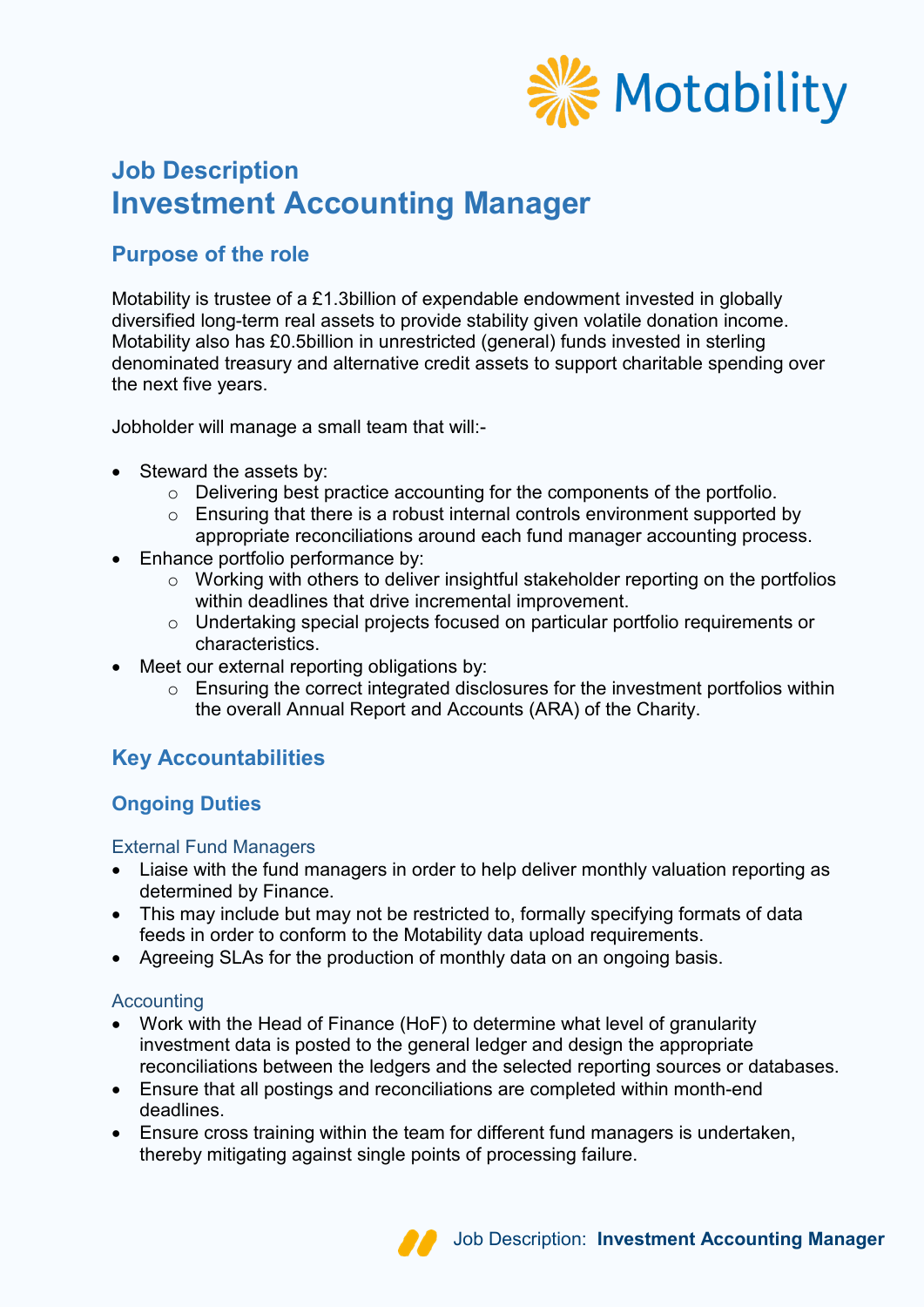

## Reporting and Management Accounts

- To produce the investment sections of the Monthly Finance Summary to time (working day ten).
- Ensure full understanding of any movements from the working day four flash figures.
- Propose new schedules and formats for a new investment reporting pack.
- Agree the extent to which summary information produced in that investment pack is included into the overall Finance Summary.

## Compliance (Annual Report and Accounts)

- Ensure that the postings are made in such a way that the statutory ARA reporting is in line with the latest Charity Statements of Recommended Practice (SORP) requirements.
- Ensure that all reporting and submissions are within the framework of all relevant accounting, investment and legal guidance.
- To be the principle point of contact for investments with the external auditors.
- Understand how the auditors carry out valuation checks at year-end and ensure alignment between the figures of both parties.

## Budgeting and Forecasting

- Provide key investment inputs into, and take overall responsibility for, regular budget and reforecasting exercises; investment income (interest, dividends, other), management fees etc.
- Contribute to cash flow planning and modelling across Motability and its endowment.

## **Governance**

- Liaise with internal auditors on investment matters. Ensure that the internal audit timetable is met and all recommendations put in place.
- Input into Motability's Risk Register as and when required.

## **Project Based and Other Work**

To undertake projects and other duties from time to time, as agreed with the Head of Finance. Examples include:

## Design of periodic portfolio valuations, performance and control reporting (key figures, ratios, formats)

- Motability has a number of investment stakeholders; Investment Committee, Chief Investment Officer, CEO, Finance Director, Board of Governors and Head of Finance. Engage with each of these parties to understand their requirements, provide suggestions for their consideration and reach individual or group consensus.
- Review this base position, then consider, design, propose and obtain sign-off on an integrated suite of periodic (balance and performance) and control reports; and drive subsequent incremental improvements.
- Support improved analysis of the portfolio along dimensions including: return and volatility; specific risks such as counterparty quality, systemic risk exposure; and ethical, social and governance criteria.